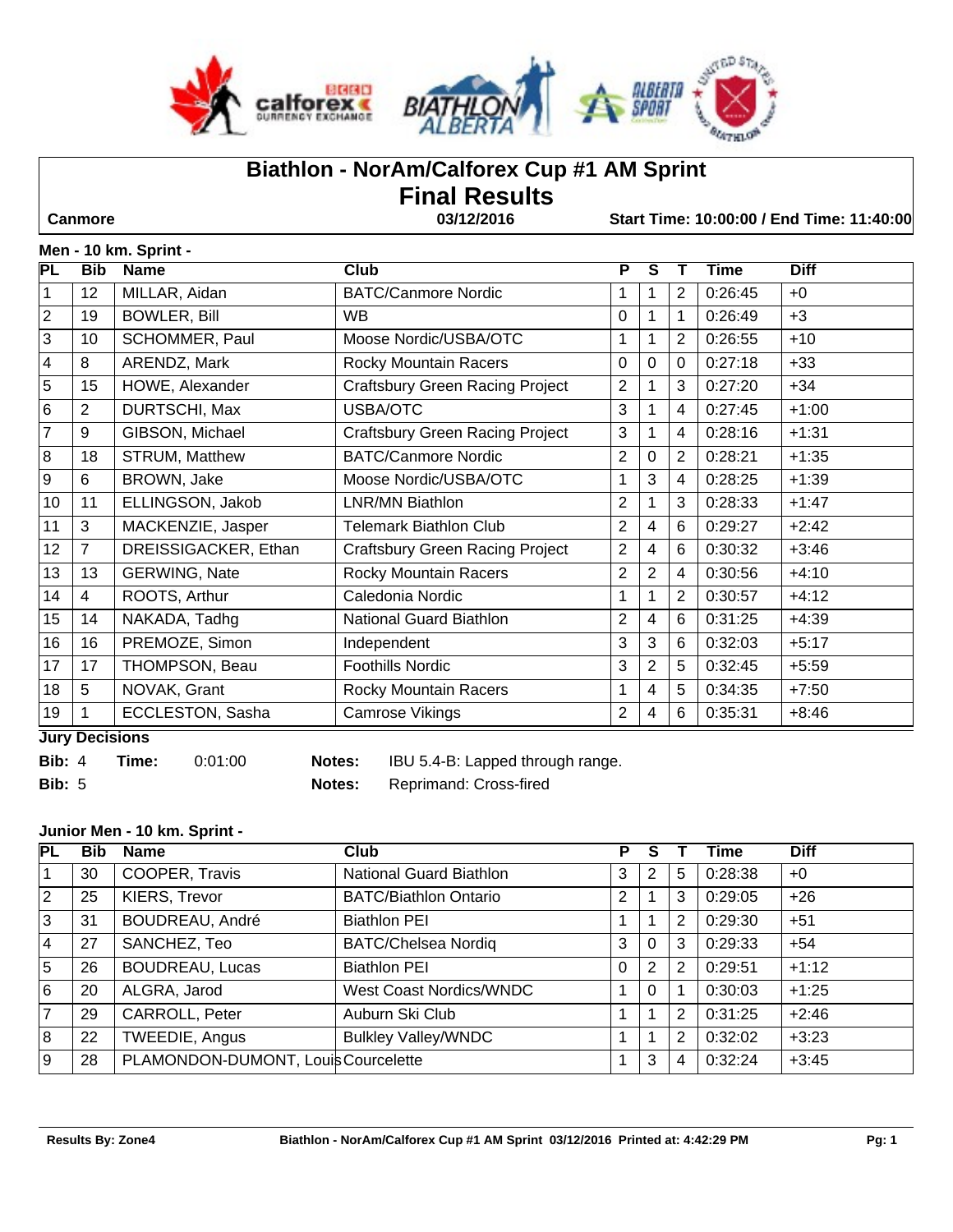## **Junior Men Continued ... - 10 km. Sprint -**

| IPL | Bib | Name                     | Club                           |              | Time    | <b>Diff</b> |
|-----|-----|--------------------------|--------------------------------|--------------|---------|-------------|
| 10  | 21  | HOLLAND, Brion           | <b>Calgary Biathlon Racers</b> |              | 0:33:04 | $+4:25$     |
| 11  | 24  | <b>MACDONELL, Curtis</b> | <b>Foothills Nordic</b>        | $\mathbf{r}$ | 0:34:51 | $+6:12$     |
| 12  | 23  | MACDOUGALL, Colton       | Caledonia Nordic               |              | 0:35:55 | +7:16       |

# **Youth Men - 7.5 km. Sprint -**

| <b>PL</b>      | <b>Bib</b> | <b>Name</b>                 | $\overline{\text{Club}}$       | $\overline{\mathsf{P}}$ | $\overline{\mathsf{s}}$ |                | <b>Time</b> | <b>Diff</b> |
|----------------|------------|-----------------------------|--------------------------------|-------------------------|-------------------------|----------------|-------------|-------------|
| 1              | 42         | RUNNALLS, Adam              | <b>Calgary Biathlon Racers</b> | 1                       | $\overline{0}$          | 1              | 0:20:44     | $+0$        |
| 2              | 37         | <b>BOCHKARNIKOV, Sergey</b> | <b>Calgary Biathlon Racers</b> | 1                       | $\mathbf 0$             | 1              | 0:22:08     | $+1:23$     |
| 3              | 33         | HULSMAN, Thomas             | <b>Foothills Nordic</b>        | $\mathbf 0$             | $\mathbf{1}$            | 1              | 0:22:54     | $+2:09$     |
| 4              | 41         | KREITZ, Bobby               | <b>WNDC</b>                    | 1                       | $\overline{2}$          | 3              | 0:22:59     | $+2:14$     |
| 5              | 57         | ELDEN, Ryan                 | Cariboo                        | 0                       | $\overline{2}$          | $\overline{2}$ | 0:23:11     | $+2:27$     |
| 6              | 47         | BORGLUM, Haldan             | <b>Foothills Nordic</b>        | 1                       | $\overline{1}$          | $\overline{2}$ | 0:23:24     | $+2:39$     |
| $\overline{7}$ | 35         | MERCIER, Emmanuel           | <b>Biathlon Courcelette</b>    | $\overline{2}$          | $\mathbf{1}$            | 3              | 0:23:27     | $+2:42$     |
| 8              | 58         | <b>BERLING, Chad</b>        | <b>Calgary Biathlon Racers</b> | $\overline{2}$          | $\overline{2}$          | $\overline{4}$ | 0:23:36     | $+2:51$     |
| 9              | 52         | NIELSEN, Eli                | Methow Valley Biathlon         | $\mathbf{3}$            | $\overline{2}$          | 5              | 0:24:09     | $+3:24$     |
| 10             | 51         | GOLDHAWK, Kieran            | <b>Calgary Biathlon Racers</b> | 1                       | $\mathbf{1}$            | $\overline{2}$ | 0:24:33     | $+3:48$     |
| 11             | 56         | SHERBA, Logan               | Caledonia Nordic               | $\mathbf{3}$            | 3                       | 6              | 0:24:35     | $+3:50$     |
| 12             | 46         | QUINN, Tobias               | <b>Biathlon Ontario</b>        | 1                       | $\overline{3}$          | $\overline{4}$ | 0:24:44     | $+3:59$     |
| 13             | 45         | PEARSON, Jake               | Casper Mountain Biathlon Club  | $\overline{2}$          | $\overline{4}$          | $6\phantom{1}$ | 0:25:11     | $+4:26$     |
| 14             | 48         | GORE, Marcus                | Ski & Snowboard Club Vail      | 3                       | 3                       | 6              | 0:25:36     | $+4:51$     |
| 15             | 49         | GOBEIL, Jerome              | <b>Calgary Biathlon Racers</b> | 3                       | $\mathbf{1}$            | $\overline{4}$ | 0:25:45     | $+5:00$     |
| 16             | 53         | HARROP, Sean                | <b>Calgary Biathlon Racers</b> | $\mathbf{3}$            | 3                       | $6\phantom{1}$ | 0:25:53     | $+5:08$     |
| 17             | 32         | MANN, Taij                  | <b>Edmonton Nordic</b>         | $\overline{2}$          | $\overline{2}$          | $\overline{4}$ | 0:26:02     | $+5:17$     |
| 18             | 50         | MARCHAND, Keiran            | Blackjack                      | $\overline{2}$          | $\mathbf{1}$            | 3              | 0:26:11     | $+5:26$     |
| 19             | 44         | <b>GERVAIS, Olivier</b>     | <b>Biathlon Ontario</b>        | 1                       | $\overline{2}$          | 3              | 0:26:50     | $+6:05$     |
| 20             | 40         | <b>BURKHART, Nikolas</b>    | Auburn Ski Club                | 3                       | $\overline{2}$          | 5              | 0:27:00     | $+6:15$     |
| 21             | 54         | NEUHAUS, Will               | <b>Canmore Nordic</b>          | 4                       | $\mathbf{1}$            | 5              | 0:27:01     | $+6:16$     |
| 22             | 36         | PULLISHY, Michael           | <b>Foothills Nordic</b>        | 4                       | $\overline{2}$          | $6\phantom{1}$ | 0:27:17     | $+6:32$     |
| 23             | 43         | STEPAN, Jakub               | Camrose Vikings                | 1                       | $\mathbf 1$             | 2              | 0:27:38     | $+6:53$     |
| 24             | 34         | SECU, Andrei                | <b>West Coast Nordic</b>       | 1                       | $\overline{2}$          | $\mathbf{3}$   | 0:27:48     | $+7:03$     |
| 25             | 39         | SMITH, Quinlan              | <b>Calgary Biathlon Racers</b> | 4                       | $\overline{2}$          | $6\phantom{1}$ | 0:28:13     | $+7:28$     |
| 26             | 55         | LINKLATER, Wynn             | <b>Edmonton Nordic</b>         | $\overline{2}$          | 3                       | 5              | 0:29:08     | $+8:23$     |
| 27             | 38         | SCHRATZ, William            | <b>West Coast Nordic</b>       | 5                       | $\overline{2}$          | $\overline{7}$ | 0:30:48     | $+10:04$    |

**Jury Decisions**

**Bib:** 36 **Time:** 0:01:00 **Notes:** IBU 5.4-B: Stepped over v-board.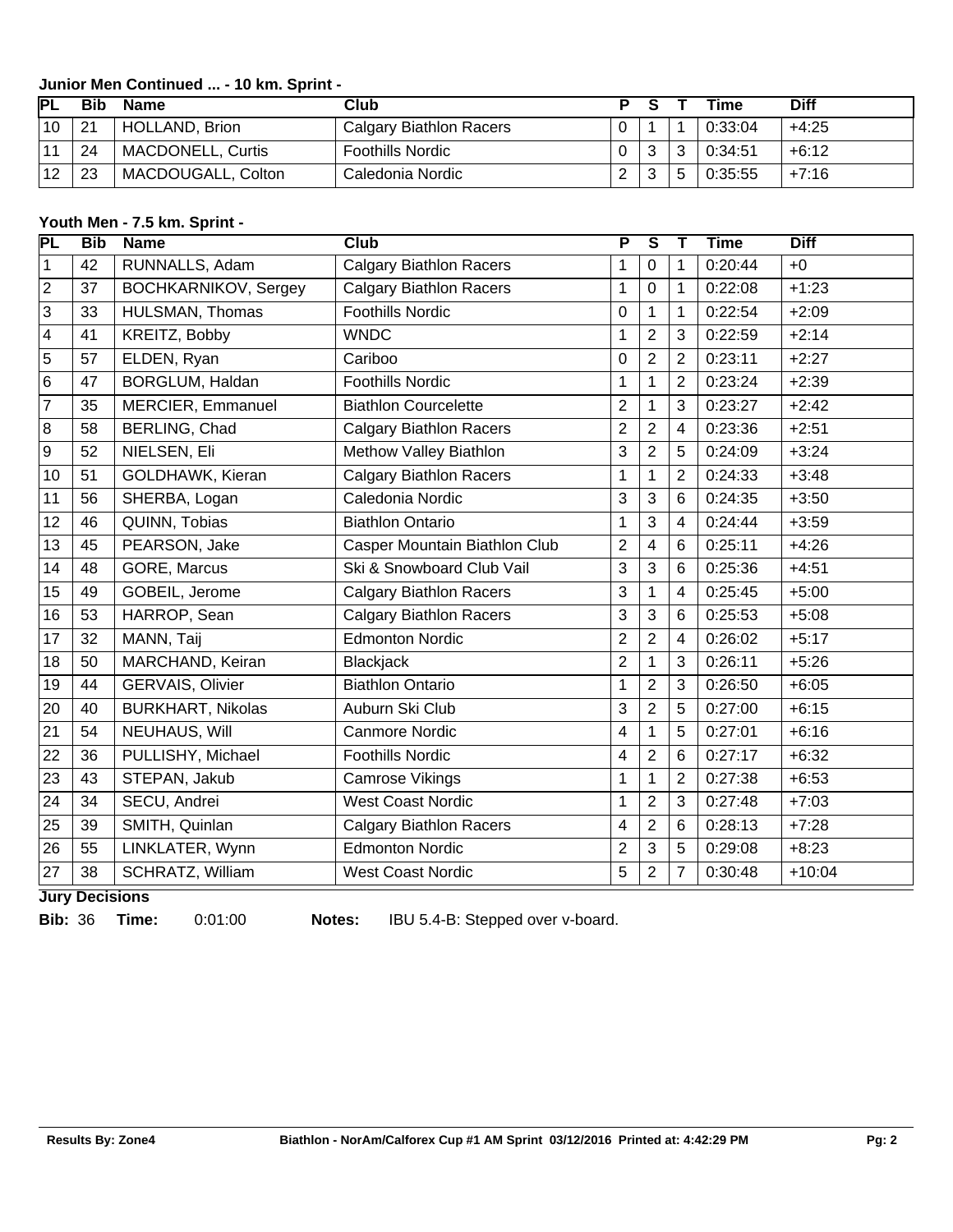#### **Women - 7.5 km. Sprint -**

| PL             | Bib | <b>Name</b>             | Club                                   | Р |   |   | Time    | <b>Diff</b> |
|----------------|-----|-------------------------|----------------------------------------|---|---|---|---------|-------------|
|                | 64  | PHANEUF, Maddie         | USBA/PBSC/OTC                          |   | 0 |   | 0:23:09 | $+0$        |
| $ 2\rangle$    | 60  | DREISSIGACKER, Emily    | <b>Craftsbury Green Racing Project</b> | 2 | 2 |   | 0:26:04 | $+2:55$     |
| ΙЗ             | 59  | <b>GROSSMAN, Hallie</b> | <b>Craftsbury Green Racing Project</b> | 3 | 3 | 6 | 0:26:51 | $+3:41$     |
| 14             | 65  | PATERSON, Jessica       | <b>Edmonton Nordic</b>                 | 2 |   |   | 0:27:24 | $+4:15$     |
| 5              | 63  | <b>HUDAK, Brittany</b>  | <b>Rocky Mountain Racers</b>           | 0 | 2 |   | 0:27:43 | $+4:33$     |
| 16             | 61  | PATERSON, Jennifer      | <b>Edmonton Nordic</b>                 | 2 |   |   | 0:31:34 | $+8:24$     |
| $\overline{7}$ | 62  | <b>BURKE, Daniella</b>  | Camrose Vikings                        | 2 | 2 |   | 0:35:34 | $+12:25$    |

#### **Junior Women - 7.5 km. Sprint -**

| <b>PL</b> | Bib | <b>Name</b>              | Club                           | D        |                |   | Time    | <b>Diff</b> |
|-----------|-----|--------------------------|--------------------------------|----------|----------------|---|---------|-------------|
|           | 66  | SEPANDJ, Darya           | <b>BATC/Foothills Nordic</b>   |          | $\Omega$       |   | 0:24:23 | $+0$        |
| 2         | 69  | <b>CAMPBELL, Caitlin</b> | <b>Biathlon PEI</b>            |          | 1              |   | 0:25:52 | $+1:28$     |
| 3         | 67  | ELLINGSON, Siena         | LNR/MN Biathlon                | $\Omega$ | 3              |   | 0:26:11 | $+1:47$     |
| 4         | 68  | DICKSON, Emily           | <b>BATC/Caledonia Nordic</b>   | 3        | 2              | 5 | 0:26:17 | $+1:53$     |
| 5         | 70  | <b>RUNNALLS, Ashley</b>  | <b>Calgary Biathlon Racers</b> |          | $\overline{4}$ | 6 | 0:33:31 | $+9:07$     |

# **Youth Women - 6 km. Sprint -**

| PL             | <b>Bib</b> | <b>Name</b>               | <b>Club</b>                    | P              | $\overline{s}$ |                | Time    | <b>Diff</b> |
|----------------|------------|---------------------------|--------------------------------|----------------|----------------|----------------|---------|-------------|
| 1              | 82         | MADIGAN, Lexie            | Auburn Ski Club                | 0              | 1              |                | 0:22:05 | $+0$        |
| $\overline{2}$ | 76         | GOWLING, Gillian          | Rocky Mountain Racers          | 0              | 3              | 3              | 0:23:15 | $+1:10$     |
| 3              | 72         | GARNER, Rylie             | Casper Mountain Biathlon Club  | 1              | 0              |                | 0:23:25 | $+1:19$     |
| $\overline{4}$ | 81         | WOODS, Ariana             | <b>Bridger Biathlon Club</b>   | 2              | 1              | 3              | 0:23:37 | $+1:31$     |
| 5              | 79         | ROUSSEAU, Shilo           | <b>Biathlon Ontario</b>        | 3              | 1              | 4              | 0:24:12 | $+2:07$     |
| $6\phantom{1}$ | 77         | SELLERS, Anna             | <b>Canmore Nordic</b>          | $\overline{2}$ | 3              | 5              | 0:24:13 | $+2:07$     |
| $\overline{7}$ | 74         | DEUCHAR, Ashley           | <b>Foothills Nordic</b>        | 1              | 0              |                | 0:25:04 | $+2:58$     |
| 8              | 89         | HAWKINS, Gabrielle        | Canmore Nordic                 | 3              | $\overline{2}$ | 5              | 0:25:20 | $+3:15$     |
| 9              | 83         | PERUSSE, Frederique Karia | La Poursuite                   | 2              | 3              | 5              | 0:25:21 | $+3:16$     |
| 10             | 85         | KAWANO, Kaede             | Sea to Sky Nordic              | 1              | 1              | $\overline{2}$ | 0:25:22 | $+3:17$     |
| 11             | 86         | JUCE, Eveline             | Camrose Vikings                | 0              | 2              | 2              | 0:25:36 | $+3:31$     |
| 12             | 78         | GAGNÉ, Vanessa            | <b>Biathlon Estrie</b>         | $\Omega$       | 3              | 3              | 0:25:39 | $+3:33$     |
| 13             | 73         | HASLACH, Anna             | <b>SK Nesselwang</b>           | $\Omega$       | 1              |                | 0:26:05 | $+3:59$     |
| 14             | 75         | <b>BURKE, Calista</b>     | <b>Canmore Nordic</b>          | $\overline{2}$ | $\overline{0}$ | 2              | 0:26:09 | $+4:03$     |
| 15             | 88         | MIREJOVSKY, Anne          | Camrose Vikings                | 1              | $\overline{4}$ | 5              | 0:26:21 | $+4:15$     |
| 16             | 80         | KOVACHIK, Amelia          | <b>Calgary Biathlon Racers</b> | $\overline{2}$ | 3              | 5              | 0:26:31 | $+4:26$     |
| 17             | 71         | <b>BLACK, Larissa</b>     | Sea to Sky Nordic              | 2              | $\overline{2}$ | 4              | 0:27:14 | $+5:08$     |
| 18             | 84         | TURNER, Mackenzie         | <b>Biathlon Ontario</b>        | 4              | 3              | 7              | 0:27:34 | $+5:29$     |
| 19             | 87         | TILLEY, Tatiana           | Rocky Mountain Racers          | 4              | 3              | 7              | 0:28:44 | $+6:39$     |